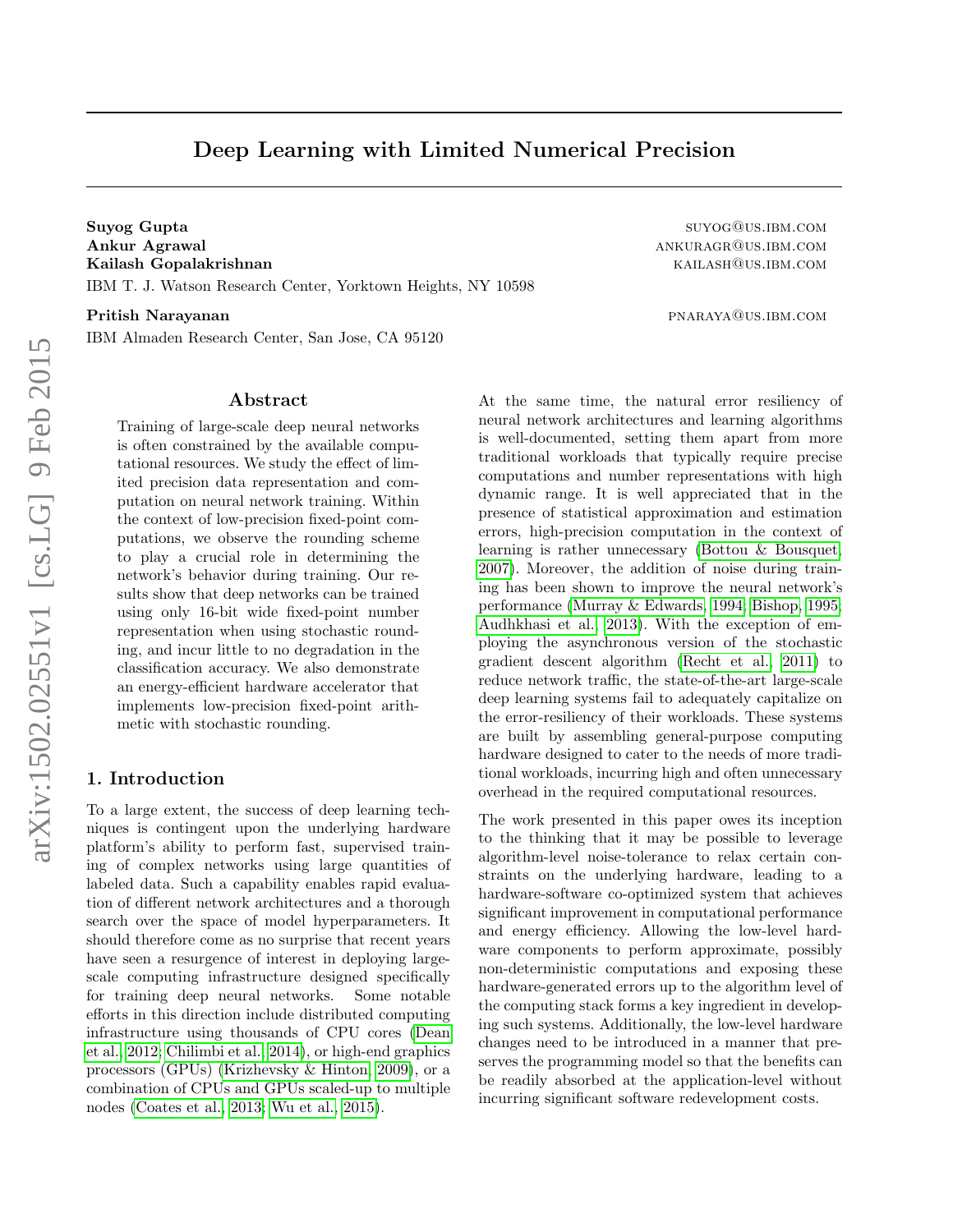As a first step towards achieving this cross-layer codesign, we explore the use of low-precision fixed-point arithmetic for deep neural network training with a special focus on the rounding mode adopted while performing operations on fixed-point numbers. The motivation to move to fixed-point arithmetic (from the conventional floating-point computations) is twofold. Firstly, fixed-point compute units are typically faster and consume far less hardware resources and power than floating-point engines. The smaller logic footprint of the fixed-point arithmetic circuits would allow for the instantiation of many more such units for a given area and power budget. Secondly, low-precision data representation reduces the memory footprint, enabling larger models to fit within the given memory capacity. Cumulatively, this could provide dramatically improved data-level parallelism.

The key finding of our exploration is that deep neural networks can be trained using low-precision fixedpoint arithmetic, provided that the stochastic rounding scheme is applied while operating on fixed-point numbers. We test the validity of the proposed approach by training deep neural networks for the MNIST and CIFAR10 image classification tasks. Deep networks trained using 16-bit wide fixed-point and stochastic rounding achieve nearly the same performance as that obtained when trained using 32-bit floating-point computations. Furthermore, we present a hardware accelerator design, prototyped on an FPGA, that achieves high throughput and low power using a large number of fixed-point arithmetic units, a dataflow architecture, and compact stochastic rounding modules.

# 2. Related Work

Determining the precision of the data representation and the compute units is a critical design choice in the hardware (analog or digital) implementation of artificial neural networks. Not surprisingly, a rich body of literature exists that aims to quantify the effect of this choice on the network's performance. However, a disproportionately large majority of these studies are focused primarily on implementing just the feed-forward (inference) stage, assuming that the network is trained offline using high precision computations. Some recent studies that embrace this approach have relied on the processor's vector instructions to perform multiple 8 bit operations in parallel [\(Vanhoucke et al., 2011\)](#page-9-6), or employ reconfigurable hardware (FPGAs) for highthroughput, energy-efficient inference [\(Farabet et al.,](#page-9-7) [2011;](#page-9-7) [Gokhale et al., 2014\)](#page-9-8), or take the route of custom hardware implementations [\(Kim et al., 2014;](#page-9-9) [Merolla](#page-9-10) [et al., 2014\)](#page-9-10).

Previous studies have also investigated neural network training using different number representations. Iwata et al. [\(Iwata et al., 1989\)](#page-9-11) implements the backpropagation algorithm using 24-bit floating-point processing units. Hammerstrom [\(Hammerstrom, 1990\)](#page-9-12) presents a framework for on-chip learning using 8 to 16 bit fixed-point arithmetic. In [\(Holt & Hwang, 1993\)](#page-9-13), the authors perform theoretical analysis to understand a neural network's ability to learn when trained in a limited precision setting. Results from empirical evaluation of simple networks indicate that in most cases, 8-16 bits of precision is sufficient for back-propagation learning. In (Höhfeld  $\&$  Fahlman, 1992), probabilistic rounding of weight updates is used to further reduce (< 8 bits) the precision requirements in gradient-based learning techniques. While these studies provide valuable insights into the behavior of the limited precision training of neural networks, the networks considered are often limited to variants of the classical multilayer perceptron containing a single hidden layer and only a few hidden units. Extrapolating these results to the state-of-the-art deep neural networks that can easily contain millions of trainable parameters is nontrivial. Consequently, there is a need to reassess the impact of limited precision computations within the context of more contemporary deep neural network architectures, datasets, and training procedures.

A recent work [\(Chen et al., 2014\)](#page-8-4) presents a hardware accelerator for deep neural network training that employs fixed-point computation units, but finds it necessary to use 32-bit fixed-point representation to achieve convergence while training a convolutional neural network on the MNIST dataset. In contrast, our results show that it is possible to train these networks using only 16-bit fixed-point numbers, so long as stochastic rounding is used during fixed-point computations. To our knowledge, this work represents the first study of application of stochastic rounding while training deep neural networks using low-precision fixed-point arithmetic.

# 3. Limited Precision Arithmetic

Standard implementations of deep neural network training via the back-propagation algorithm typically use 32-bit floating-point (float) representation of real numbers for data storage and manipulation. Instead, consider the generalized fixed-point number representation: [QI.QF], where QI and QF correspond to the integer and the fractional part of the number, respectively. The number of integer bits (IL) plus the number of fractional bits (FL) yields the total number of bits used to represent the number. The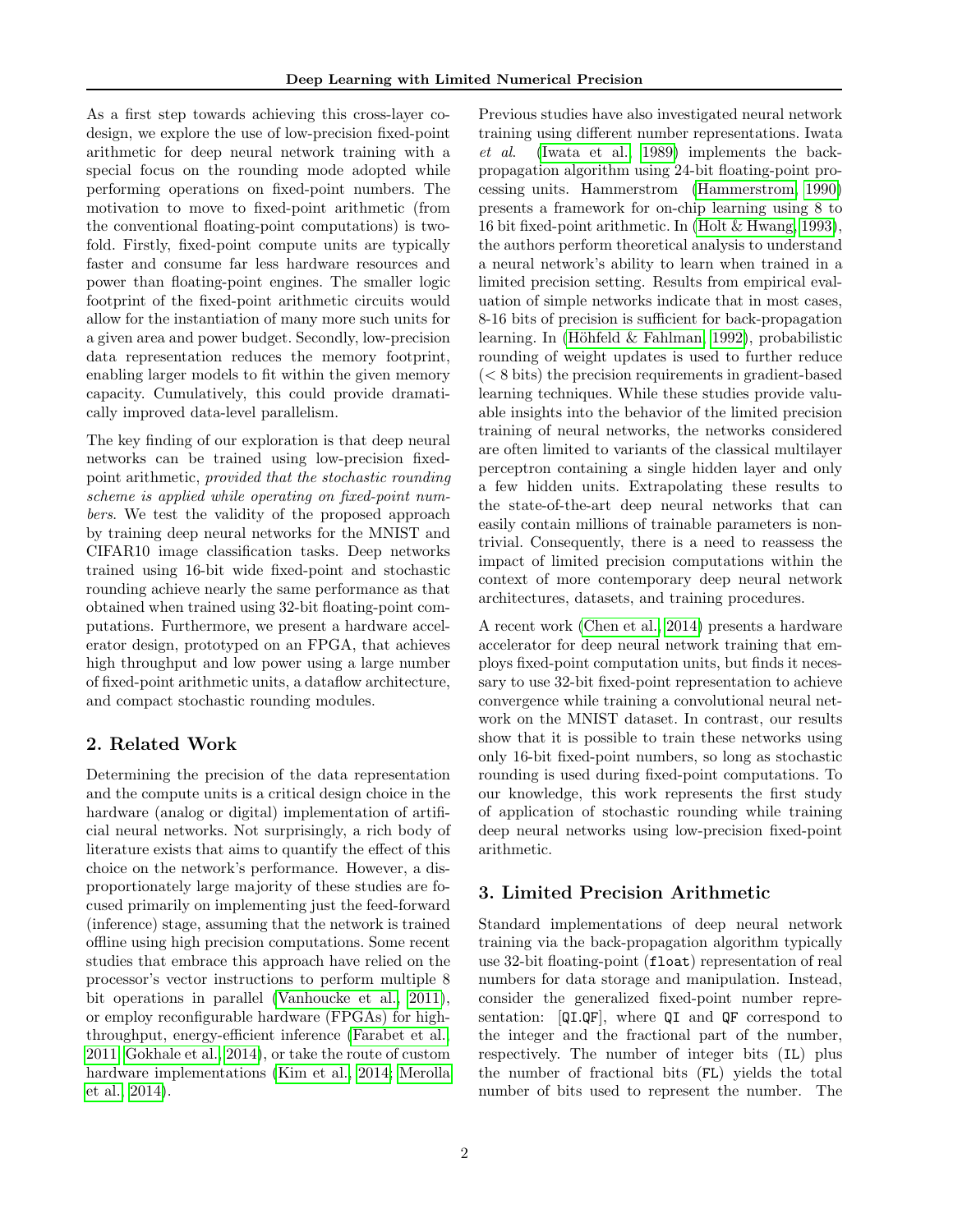sum  $IL + FL$  is referred to as the word length WL. In this paper, we use the notation  $\langle IL, FL \rangle$  to denote a fixed-point representation in which IL (FL) correspond to the length of the integer (fractional) part of the number. We also employ  $\epsilon$  to denote the smallest positive number that may be represented in the given fixed-point format. Therefore, the  $\langle IL, FL \rangle$  fixed-point format limits the precision to FL bits, sets the range to  $[-2^{IL-1}, 2^{IL-1} - 2^{-FL}]$ , and defines  $\epsilon$  to be equal to  $2^{-\texttt{FL}}$ .

# 3.1. Rounding Modes

As will be evident in the sections to follow, the rounding mode adopted while converting a number (presumably represented using the float or a higher  $precision<sup>1</sup>$  $precision<sup>1</sup>$  $precision<sup>1</sup>$  fixed-point format) into a lower precision fixed-point representation turns out to be a matter of important consideration while performing computations on fixed-point numbers. Given a number  $x$ and the target fixed-point representation  $\langle IL, FL \rangle$ , we define |x| as the largest integer multiple of  $\epsilon$  (= 2<sup>−FL</sup>) less than or equal to  $x$  and consider the following rounding schemes:

• Round-to-nearest

*Round*(
$$
x
$$
,  $\langle$ IL, FL $\rangle$ ) =  

$$
\begin{cases} \lfloor x \rfloor & \text{if } \lfloor x \rfloor \leq x \leq \lfloor x \rfloor + \frac{\epsilon}{2} \\ \lfloor x \rfloor + \epsilon & \text{if } \lfloor x \rfloor + \frac{\epsilon}{2} < x \leq \lfloor x \rfloor + \epsilon \end{cases}
$$

• Stochastic rounding: The probability of rounding  $x$ to  $|x|$  is proportional to the proximity of x to  $|x|$ :

$$
Round(x, \langle \text{IL}, \text{FL} \rangle) = \begin{cases} \lfloor x \rfloor & \text{w.p. } 1 - \frac{x - \lfloor x \rfloor}{\epsilon} \\ \lfloor x \rfloor + \epsilon & \text{w.p. } \frac{x - \lfloor x \rfloor}{\epsilon} \end{cases}
$$

Stochastic rounding is an unbiased rounding scheme and possesses the desirable property that the expected rounding error is zero, i.e.  $\mathbb{E}$  (*Round* (*x*,  $\langle$ IL, FL $\rangle$ )) = *x* 

Irrespective of the rounding mode used, if  $x$  lies outside the range of  $\langle IL, FL \rangle$ , we saturate the result to either the lower or the upper limit of  $\langle IL, FL \rangle$ :

<span id="page-2-1"></span>
$$
Convert (x, \langle IL, FL \rangle) =
$$
  
\n
$$
\begin{cases}\n-2^{IL-1} & \text{if } x \le -2^{IL-1} \\
2^{IL-1} - 2^{-FL} & \text{if } x \ge 2^{IL-1} - 2^{-FL} \\
Round(x, \langle IL, FL \rangle) & \text{otherwise}\n\end{cases}
$$
\n(1)

<span id="page-2-0"></span><sup>1</sup>We call  $\langle IL_1, FL_1 \rangle$  to be a higher precision representation than  $\langle IL_2, FL_2 \rangle$  iff  $FL_1 > FL_2$ 

## 3.2. Multiply and accumulate (MACC) operation

Consider two d-dimensional vectors a and b such that each component is represented in the fixed-point format  $\langle IL, FL \rangle$ , and define  $c_0 = \mathbf{a} \cdot \mathbf{b}$  as the inner product of **a** and **b**.  $c_0$  is also represented in some fixed-point format  $\langle I\tilde{\mathbf{L}}, I\tilde{\mathbf{F}}\rangle$ . We split the computation of  $c_0$  into the following two steps:

1. Compute 
$$
z = \sum_{i=1}^{d} a_i b_i
$$

The product of  $a_i$  and  $b_i$  produces a fixed-point number in the  $\langle 2 * IL, 2 * FL \rangle$  format. z can be thought of as a temporary fixed-point register with enough width (number of bits) to prevent saturation/overflow and avoid any loss of precision while accumulating the sum over all products  $a_i b_i$ . The requirement on the width of z is  $log_2 d + 2WL$  in the worst case. Note that the worst case is extremely rare and occurs when all  $a_i$  and  $b_i$  are saturated to either the lower or the upper limit of  $\langle IL, FL \rangle$ .

2. Convert:  $c_0 = Convert(z, \langle \tilde{\Pi}, \tilde{\Pi} \rangle)$ 

This step invokes the Convert() function defined previously in eq. [1,](#page-2-1) resulting in either clipping the value in z to the limits set by  $\langle \tilde{IL}, \tilde{IF} \rangle$  or rounding to FL bits of fractional precision using the specified rounding mode.

Adopting this two-step approach has several advantages. Firstly, it closely mimics the behavior of the hardware implementation of vector inner product using the the hardware DSP[2](#page-2-2) units in FPGAs. These DSP units accept 18-bit inputs and accumulate the results of the MACC operation in a 48-bit wide register. Secondly, by invoking the rounding mode only after the accumulation of all the sums, we significantly reduce the hardware overhead in implementing the stochastic rounding scheme. Lastly, the adoption of this approach allows us to efficiently simulate fixedpoint computations using CPUs/GPUs and vendor-supplied BLAS<sup>[3](#page-2-3)</sup> libraries. For instance, matrix multiplication of two fixed-point matrices A and B can be simulated by first converting them into float matrices, calling the hardware-optimized SGEMM routine and applying the Convert() function to each element of the resulting float matrix.

<span id="page-2-2"></span> ${}^{2}$ Digital Signal Processing units are hardware units in the FPGA fabric that implement fixed-point multiplication and addition

<span id="page-2-3"></span><sup>&</sup>lt;sup>3</sup>Basic Linear Algebra Subprograms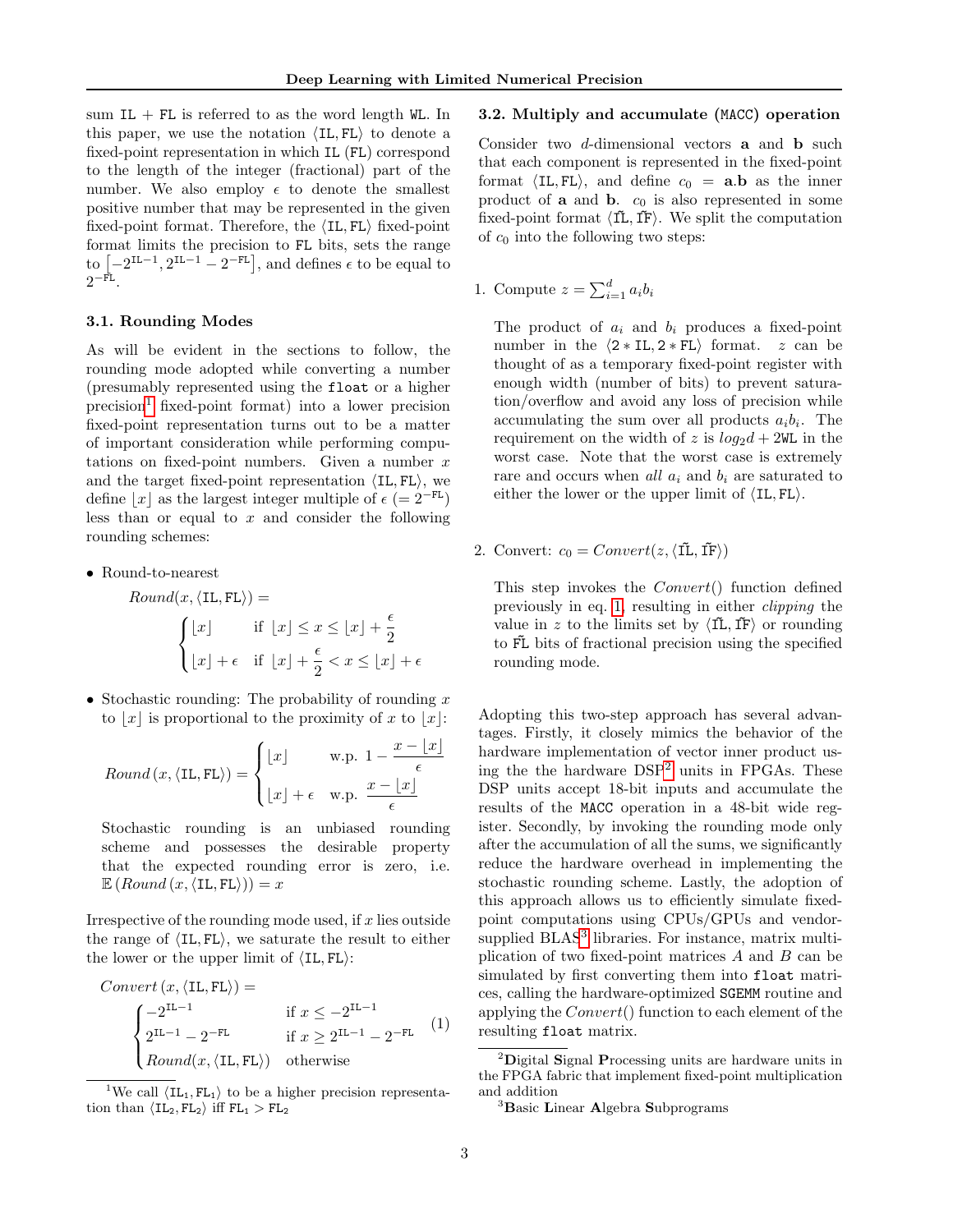

<span id="page-3-0"></span>Figure 1. MNIST dataset using fully connected DNNs: Training error  $(a, c)$  and the test error  $(b, d)$  for training using fixed-point number representation and rounding mode set to either "Round to nearest" (top) or "Stochastic rounding" (bottom). The word length for fixed-point numbers WL is kept fixed at 16 bits and results are shown for three different fractional (integer) lengths: 8(8), 10(6), and 14(2) bits. Results using float are also shown for comparison.

## 4. Training Deep Networks

In this section, we present the results of our investigation into the effect of employing limited precision data representation during the training of deep neural networks. We consider both fully connected deep neural networks (DNN) as well as convolutional neural networks (CNN) and present results for the MNIST[\(Lecun & Cortes\)](#page-9-15) and the CIFAR10[\(Krizhevsky & Hinton, 2009\)](#page-9-1) datasets. As a baseline for comparison, we first evaluate the network performance (in terms of the rate of reduction of both the training error and the error on the test set) using the conventional 32-bit floating-point arithmetic. Subsequently, we constrain the neural network parameters (weights  $W^l$ , biases  $B^l$ ), as well as the other intermediate variables generated during the back-propagation algorithm (layer outputs  $Y^l$ , back-propagated error δ<sup>l</sup>, weight updates  $\Delta W^l$ , bias updates  $\Delta B^l$ ) to be represented in the fixed-point format and train the network again starting from random initialization of the parameters. While training using fixed-point, the different model hyperparameters such as weight initialization, regularization parameters, learning rates etc. are kept unchanged from the ones used during the baseline evaluation. The word length WL for the fixedpoint format is set to 16 bits i.e. the number of bits allocated to represent the integer and the fractional parts add up to 16.

This fairly restrictive choice of number representation has some important implications. From the perspective of neural network training, an aggressive reduction of the precision with which the parameter updates are computed and stored may result in the loss of the gradient information if the updates are significantly smaller than the  $\epsilon$  for the given fixed-point format. As a consequence, this may impede the progress of the gradient descent algorithm, or worse, introduce instabilities during the training procedure. Note that in the round-to-nearest scheme, any parameter update in the range  $\left(-\frac{\epsilon}{2},\frac{\epsilon}{2}\right)$  is always rounded to zero, as opposed to the stochastic rounding scheme which maintains a nonzero probability of small parameter updates to round to  $\pm \epsilon$ . Secondly, since the fixed-point format offers only a limited range, outputs of the ReLU activation function may get clipped to the upper limit set by  $\langle$ IL, FL $\rangle$ . From a hardware perspective, the use of 16bits for data storage (instead of float) corresponds to a factor 2 reduction in the amount of memory needed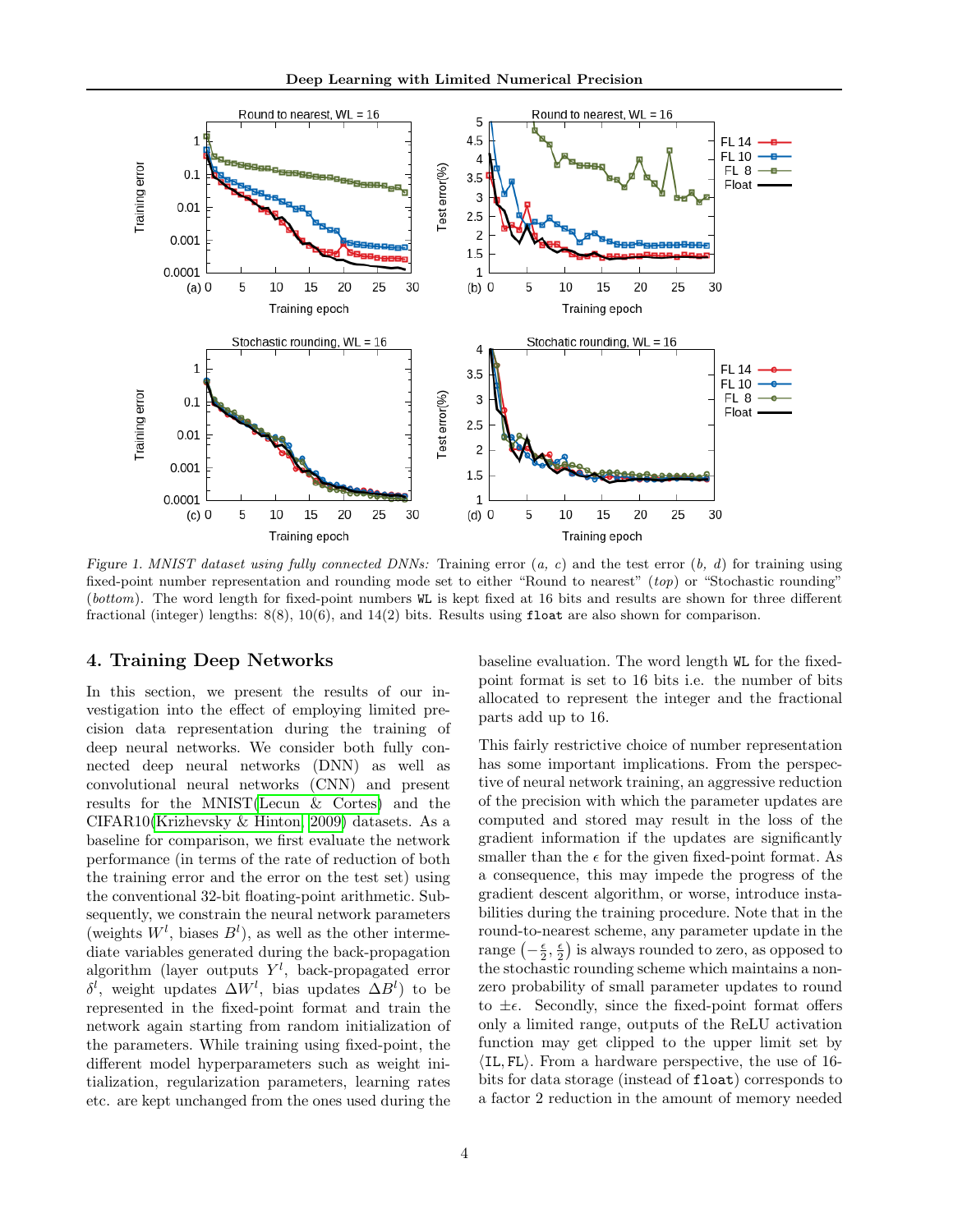

<span id="page-4-1"></span>Figure 2. MNIST dataset using CNNs: Training error  $(a)$  and the test error  $(b)$  for training using fixed-point number representation and rounding mode set to either "Round to nearest" or "Stochastic rounding". The word length for fixedpoint numbers WL is kept fixed at 16 bits and results are shown for different fractional (integer) lengths for weights and weight updates:  $12(4)$ , and  $14(2)$  bits. Layer outputs use  $(6, 10)$  format in all cases. Results using float are also shown for comparison.

for training a given network. Moreover, the use of the same word length for all network variables carries with it the added advantage of simplifying the hardware implementation.

#### 4.1. MNIST

#### 4.1.1. Fully connected DNN

In the first set of experiments, we construct a fully connected neural network with 2 hidden layers, each containing 1000 units with ReLU activation function and train this network to recognize the handwritten digits from the MNIST dataset. This dataset comprises of  $60,000$  training images and  $10,000$  test images – each image is 28 x 28 pixels containing a digit from 0 to 9. The pixel values are normalized to lie in the [0, 1] range. No other form of data pre-processing or augmentation is performed. The weights in each layer are initialized by sampling random values from  $\mathcal{N}(0, 0.01)$  while the bias vectors are initialized to 0. The network is trained using minibatch stochastic gradient descent (SGD) with a minibatch size of 100 to minimize the cross entropy objective function. The float baseline achieves a test error of 1.4%.

Next, we retrain the network using fixed-point computations and set WL to 16 bits. Figure [1](#page-3-0) shows the results for the two rounding modes: Round-to-nearest and Stochastic rounding. In both cases, allocating 14 bits to the fractional part<sup>[4](#page-4-0)</sup> produces no noticeable degradation in either the convergence rate or the classification accuracy. A reduction in the precision below 14 bits begins to negatively impact the network's ability to learn when the round-to-nearest scheme is adopted. This is primarily because at reduced fractional precision, most of the parameter updates are rounded down to zero. In contrast, the stochastic rounding preserves the gradient information, atleast statistically, and the network is able to learn with as few as 8 bits of precision without any significant loss in performance. Note, however, at a precision lower than 8 bits, even the stochastic rounding scheme is unable to fully prevent the loss of gradient information.

# 4.1.2. CNN

Using the MNIST dataset, we also evaluate a CNN with an architecture similar to LeNet-5 [\(LeCun et al.,](#page-9-16) [1998\)](#page-9-16). It comprises of 2 convolutional layers with 5x5 filters and ReLU activation function. The first layer has 8 feature maps while the second convolutional layer produces 16 feature maps. Each convolutional layer is followed by a pooling/subsampling layer. The pooling layers implement the max pooling function over non-overlapping pooling windows of size 2x2. The output of the second pooling layer feeds into a fully connected layer consisting of 128 ReLU neurons, which is then connected into a 10-way softmax output layer.

For training this network, we adopt an exponentially decreasing learning rate – scaling it by a factor of 0.95 after every epoch of training. The learning rate for the first epoch is set to 0.1. Momentum  $(p = 0.9)$ is used to speed up SGD convergence. The weight decay parameter is set to 0.0005 for all layers. When

<span id="page-4-0"></span> $4^4$ Using up 14 bits for the fractional part leaves only 2 bits (including the sign bit) for representing the integer portion of the number. This does not seem to adversely affect the network performance.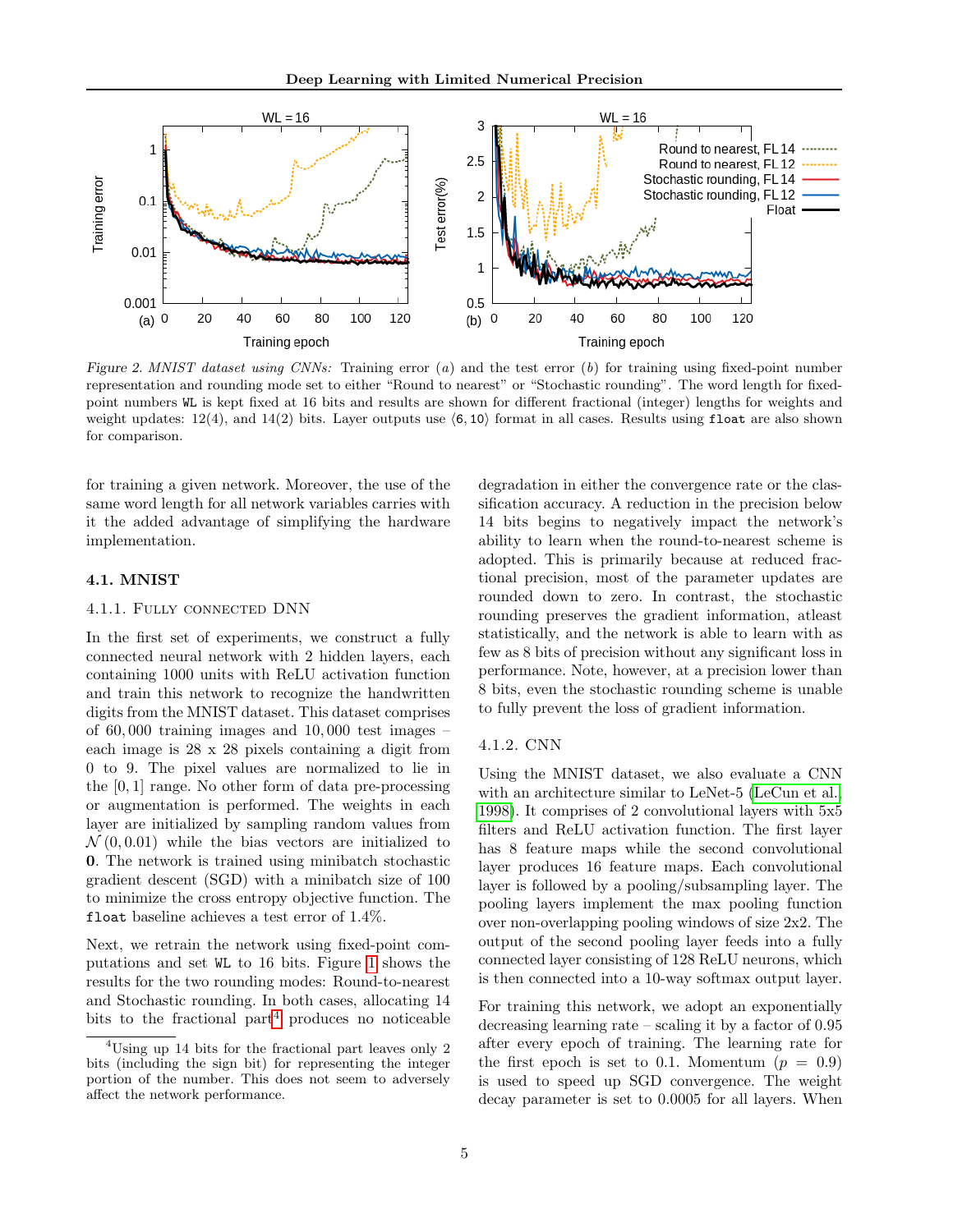

<span id="page-5-0"></span>Figure 3. CIFAR10 dataset using CNNs: Training error  $(a)$  and the test error  $(b)$  for training using fixed-point number representation and rounding mode set to either "Round to nearest" or "Stochastic rounding". The word length for fixedpoint numbers WL is kept fixed at 16 bits and results are shown for different fractional (integer) lengths for weights and weight updates: 12(4), and 14(2) bits. The black arrows indicate the epoch after which the training is carried out using  $WL = 20$  bits. Results using float are also shown for comparison.

trained using float, the network achieves a test error of 0.77%. As was done previously for DNNs, we retrain the network using fixed-point computations with WL set to 16 bits. However, in this case, saturating the output of the convolutional layers to a low integer value created some difficulty in jump-starting the training procedure. As a result, we increase the number of bits allocated for the integer part at the expense of reducing the precision and choose the  $(6, 10)$  format for representing the layer outputs. Figure [2](#page-4-1) compiles the results obtained using the two different rounding modes. Unlike in the case of DNNs, when the round-tonearest scheme is adopted during fixed-point computations, the training procedure fails to converge. When stochastic rounding is used, we achieve a test error of 0.83% and 0.90% for 14-bit and 12-bit precision, respectively – corresponding to only a slight degradation from the float baseline.

## 4.2. CIFAR10

To further test the validity of the stochastic rounding approach, we consider another commonly used image classification benchmark: CIFAR10. The training set consists of 50, 000 RGB images of size 32x32 pixels. The images are divided into 10 classes, each containing 5, 000 images. The test set has 10, 000 images. We scale the image RGB values to [0,1] range and do not perform any other form of data pre-processing or augmentation. For this dataset, we construct a CNN with 3 convolutional layers each followed by a subsampling/pooling layer. The convolutional layers consist of 64 5x5 filters and the subsampling layers implement the max pooling function over a window of size 3x3 using a stride of 2. The  $3^{rd}$  pooling layer connects to a 10-way softmax output layer. This architecture is similar to the one introduced in [\(Hinton et al., 2012\)](#page-9-17) with the exception that it does not implement local response normalization or dropout layers.

The network training starts off with a learning rate of 0.01 and reduced by a factor of 2 after 50, 75, and 100 epochs. Using 32-bit floating point numbers for training, this network configuration misclassifies approximately 24.6% of the images in the test set. This serves as the baseline for comparing the results obtained while training the network using fixed-point computations. Similar to earlier experiments, we set the WL for fixed-point number to 16 and test the different rounding modes and fractional precision. The layer outputs are represented in the  $\langle 4, 12 \rangle$  format. As observed previously and as shown in Figure [3,](#page-5-0) training using fixed-point with round-to-nearest scheme begins to collapse after only a few epochs. On the contrary, the stochastic rounding scheme appears to bestow upon the training procedure a significantly higher degree of stability. For 14 bits of fractional precision and the stochastic rounding scheme, the network's behavior is quite similar to that observed during the baseline evaluation and achieves a test error of 25.4%.

If the precision is reduced further (to 12 bits) the convergence rate degrades as the learning proceeds and after a point, SGD stops making progress. This is expected since at reduced precision, the parameter updates tend to become sparser (despite stochastic rounding) due to the perilous combination of smaller gradients and diminished learning rates. The network's performance suffers as a result and the minimum achievable test error saturates at 28.8%. Fortunately, this damage is reversible as shown in Figure [3.](#page-5-0) After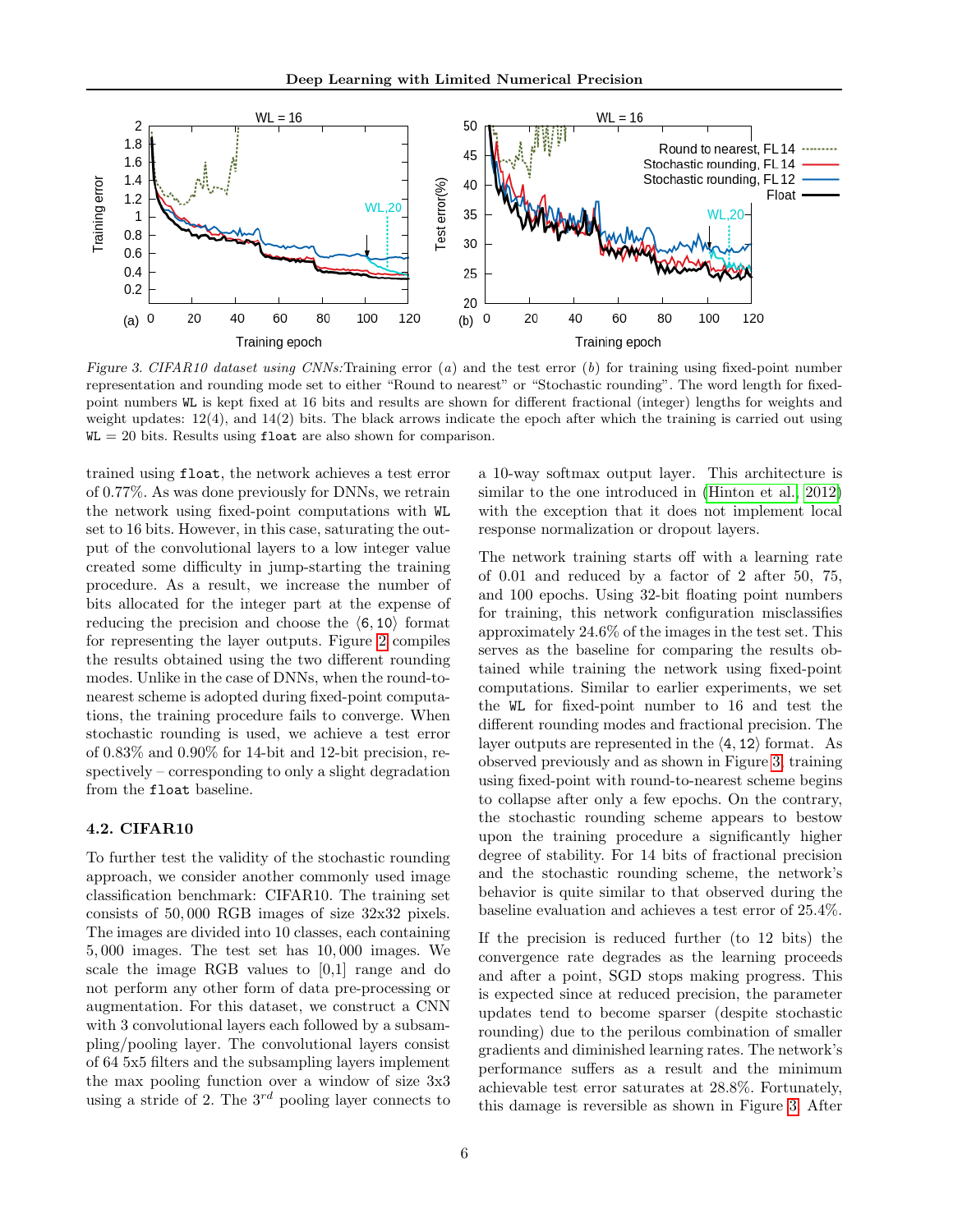training for 100 epochs using the  $\langle 4, 12 \rangle$  format, we relax the constraint on WL slightly and increase WL by 4 bits to 20 bits. This increases the fractional precision to 16 bits  $(\langle 4, 16 \rangle)$  format) and subsequent training results in a rapid improvement in the network's performance. After an additional 15-20 epochs of training using the higher precision representation, the test error approaches that obtained using float.

This result reveals a promising (and possibly more robust) strategy for deep neural network training in which the network is first trained using low-precision fixed-point arithmetic and stochastic rounding. At the point where learning shows stagnation, the network can be "fine-tuned" using only a few epochs of higherprecision fixed-point computations. Such a concept of employing mixed-precision computations has been explored previously in the context of floating point arithmetic [\(Baboulin et al., 2009\)](#page-8-5), motivated largely by the fact that most modern processors achieve a factor 2 to 4 higher computational throughput for single-precision (32-bit) floating-point as compared with double-precision (64-bit) floating-point. Similar concepts, in conjunction with stochastic rounding, can be extended to perform mixed-precision fixed-point arithmetic.[5](#page-6-0)

# 5. Hardware Prototyping

The execution time of the mini-batch stochastic gradient descent algorithm is dominated by a series of GEMM operations in the feed-forward, error back-propagation and weight update calculation steps<sup>[6](#page-6-1)</sup>. As a result, an improvement in the computational throughput of the GEMM operation translates into an improvement in the training time. GPUs offering a large number of parallel vector processors and high memory bandwidth have therefore been very effective in accelerating these workloads.

In this section we describe a FPGA-based hardware accelerator for matrix-matrix multiplication. Our choice of using FPGAs as the hardware substrate is motivated by two factors. Firstly, FPGAs enable fast hardware development times and significantly lower costs when compared to ASICs<sup>[7](#page-6-2)</sup>. Secondly, modern

FPGAs have a large number of hard-wired fixed-point DSP units that are well-suited to implementing the fixed-point arithmetic described in the earlier sections, and can potentially yield gains in performance and power efficiency. However, limited memory bandwidth must still be carefully managed through various design choices.



<span id="page-6-3"></span>Figure 4. Block diagram of the FPGA-based fixed-point matrix multiplier.

Our prototype is implemented on an off-the-shelf FPGA card featuring a Xilinx Kintex325T FPGA and 8 GB DDR3 memory, and communicating with the host PC over a PCIe bus. This FPGA has 840 DSP multiply-accumulate units and almost 2 MB of on-chip block RAM. The data bandwidth between the off-chip DDR3 memory and the FPGA is 6.4 GB/s. The typical dimensions of the input matrices preclude storing entire matrices in on-chip RAM. Thus, these matrices are stored in the DDR3 memory and parts of the matrices are brought into the FPGA for performing the computations. The off-chip communication bandwidth limitation necessitates that we reuse the on-chip data to the highest extent possible to make the achievable throughput, measured in giga-operations/second (Gops/s), compute-bound.

#### 5.1. System Description

Figure [4](#page-6-3) presents a block diagram of the our fixedpoint matrix multiplier. The DSP units within the FPGA are organized as a massively parallel 2 dimensional systolic array (SA) [\(Kung, 1982\)](#page-9-19) of size n such that  $n^2$  < 840. This forms the core of the multiplier and will be described in greater detail in the next subsection. Most of the block RAM on the FPGA is designated as the L2 cache where a fraction of the input matrices are stored. The READ logic sends data requests to the DDR3 memory and organizes the incoming data into the L2 cache. The WRITE logic sends back computed results to the external memory. The L2-to-SA circuit moves relevant rows and columns from the L2 cache to the array. The TOP

<span id="page-6-0"></span><sup>5</sup>While preparing this paper, we became aware of a very recent work [\(Courbariaux et al., 2014\)](#page-9-18) that shares our motivations but adopts an orthogonal approach. The authors propose the use of dynamic fixed-point (a hybrid of the fixed-point and the conventional floating-point arithmetic) for training deep neural networks. However, hardware implications of this approach are not immediately obvious.

<span id="page-6-1"></span> ${}^{6}$ Convolution may also be rewritten as a **GEMM** operation

<span id="page-6-2"></span><sup>7</sup>Application Specific Integrated Circuits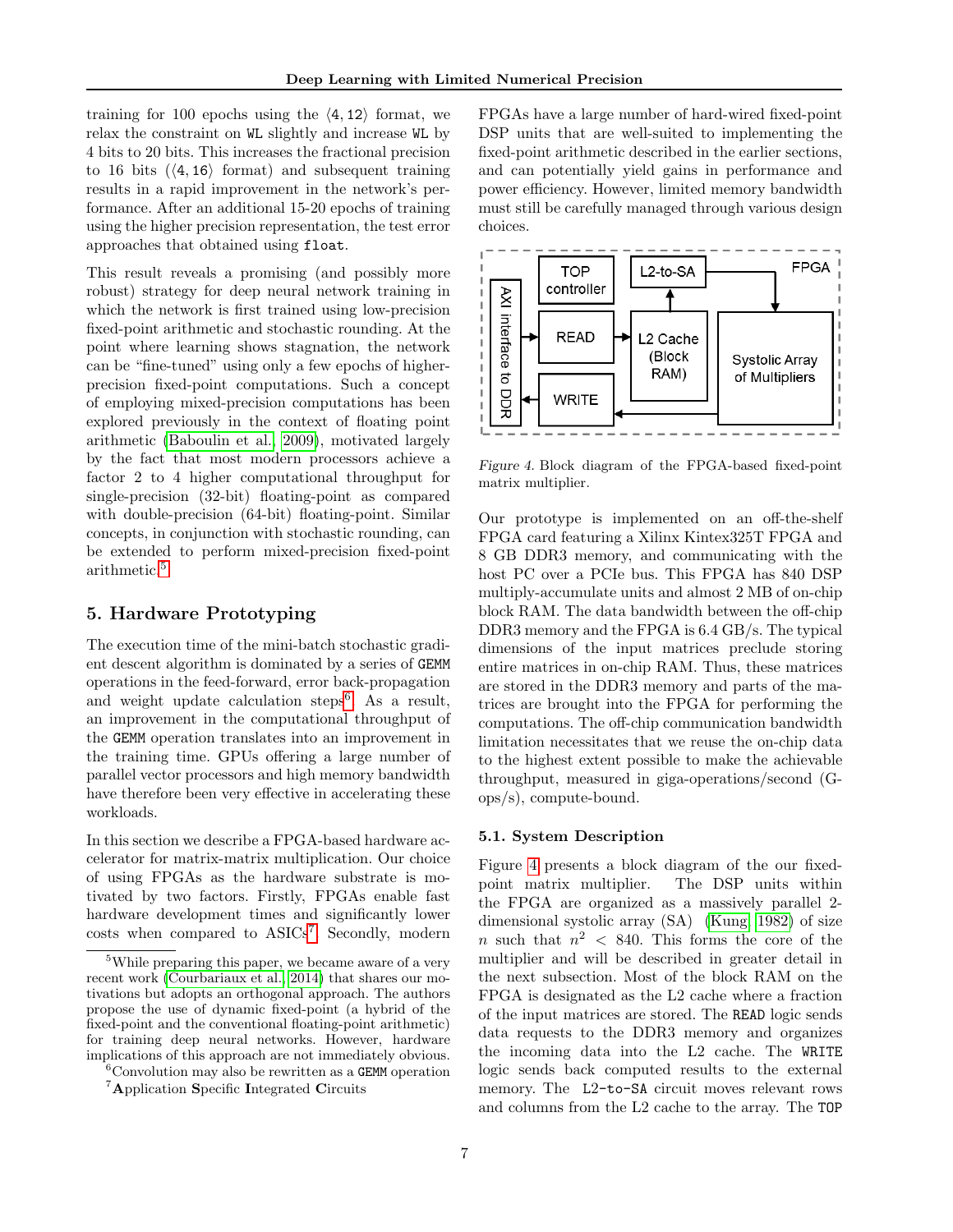controller coordinates the entire process. The FPGA also contains Xilinx-supplied IP blocks that interface to the DDR3 memory.

The operation sequence of the multiplier is as follows. Assume the first input matrix A has dimensions  $l \times k$  and the second input matrix B has dimensions  $k \times m$ . Initially *n* columns of matrix *B* and *pn* rows of matrix  $A$ , where  $p$  is the largest integer we can choose based on on-chip memory capacity constraints, are brought into the FPGA to compute  $pn^2$  elements of the result matrix. The next  $n$  columns of matrix  $B$ are then brought it and processed. This continues until all  $m$  columns of matrix  $B$  have been multiplied with the first  $pn$  rows of matrix  $A$ . This entire sequence is repeated  $l/pn$  times to process all rows of matrix A. Double buffering is employed to hide the latency of bringing in new subsets of the matrices in to the chip. This sequence of operation ensures that elements of matrix  $A$  are reused  $m$  times once brought into the FPGA while those of matrix  $B$  are reused  $pn$ times. This reuse allows efficient use of the bandwidth between the FPGA and the DDR3 memory.

#### 5.2. Systolic Array Architecture



<span id="page-7-0"></span>Figure 5. Schematic of the systolic core for matrix multiplication.

Figure [5](#page-7-0) shows the logical organization of the systolic array. Each node of the systolic array (DSP MACC) has a DSP unit that implements two operations (multiply and accumulate) in every clock cycle. Elements of input matrices  $A$  and  $B$  brought in from L2-cache are staged in local block RAM units configured as FIFO (First In First Out) queues. Each FIFO contains elements from either a row of A or a column of B. In each clock cycle, one element is read out from the

FIFO. Elements from earlier cycles are cascaded right (for A) or down (for B) and the corresponding partial products are accumulated at the DSP units. After accumulation of all partial products, output data is cascaded out to stochastic rounding units (DSP ROUND) that are also implemented with DSP units. Rounded results are stored in output FIFOs (one per column) before final readout to external memory. Throughput of the array depends on the number of DSPs available and the maximum operating frequency at which the system can be operated without timing errors. This is an example of a wavefront-type systolic array where all connections are local, i.e. only between neighboring DSPs and edge FIFOs, which limits interconnect delays and improves maximum operating frequency.



<span id="page-7-1"></span>Figure 6. Wavefront systolic array operation.

In a wavefront array, as depicted in Figure [6,](#page-7-1) at the end of  $k$  cycles, where  $k$  corresponds to the inner dimension of the matrix multiplication, MACC unit "11" has accumulated all of its partial products. At this point, the accumulated result is transferred to a local register and the DSP is reset. This frees it up to receive data from the next matrix multiplication operation, even before other elements have completed. This achieves high throughput for the systolic array so long as the pipeline is fed with new incoming data. At the end of  $(k+2n-2)$  cycles, the matrix multiplication is complete, and data from the last DSP unit can be read out. Output paths from local registers to the edge of the array are also cascaded.

Word length of the result elements after MACC operations are much larger (typically 48 bits if using 7 series DSPs) than word length of the inputs (typically 18 bits or less). Before transferring to output FIFOs, result elements must be trimmed through the stochastic rounding of least signficant bits (LSB) and truncation of excess MSB bits (after detection of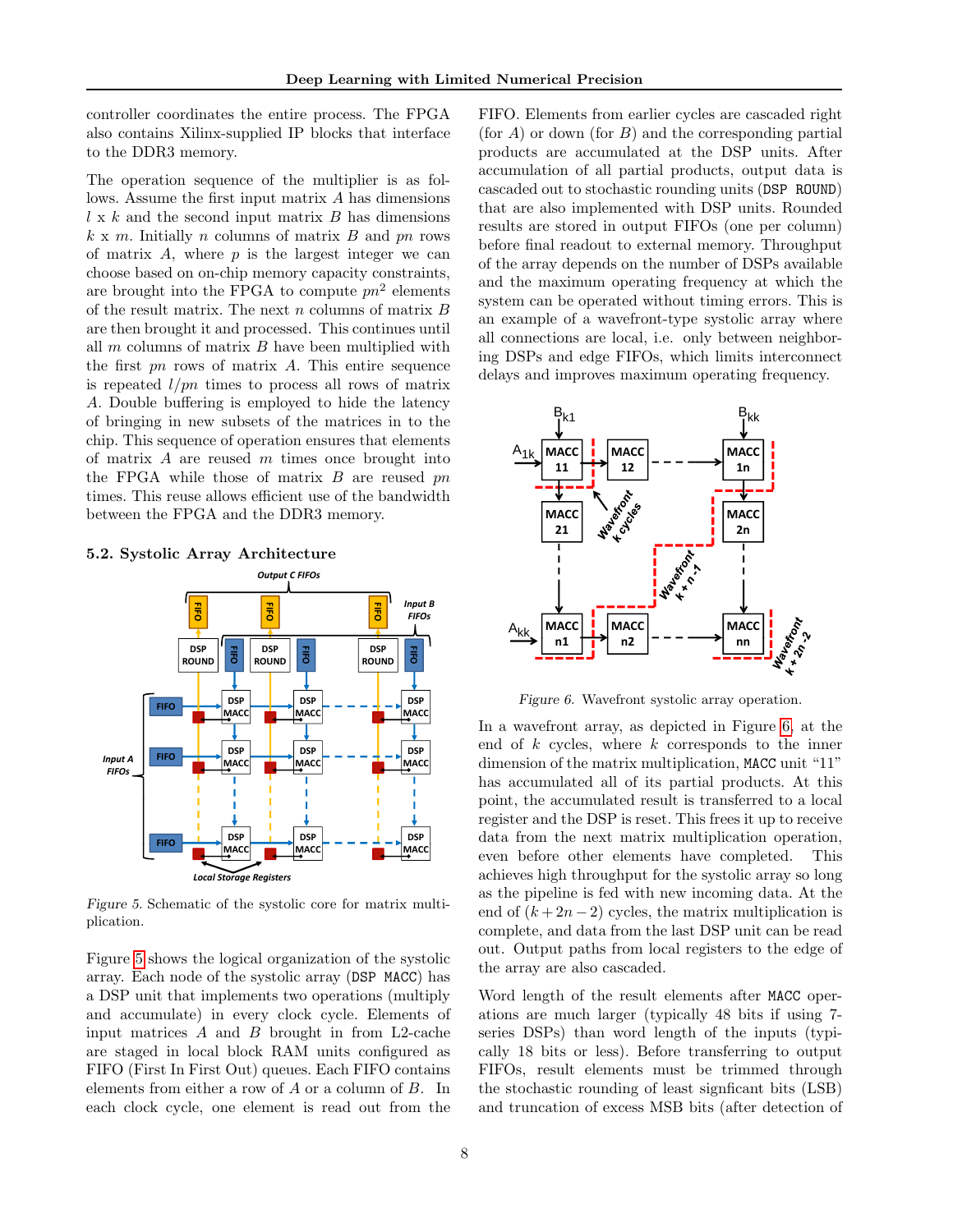overflow/underflow). Both operations can be efficiently achieved using a single DSP unit per output. At each column, linear feedback shift register (LFSR) is used to generate a random number whose width is equal to the number of LSB bits being rounded off. The DSP unit adds the random number to the incoming result and drops rounded off LSB bits. Pattern-detect capabilities built into the DSP are used to determine if excess MSB bits are identical (all "0s" or all "1s"). If not, an overflow/underflow condition is detected, and result values are saturated to the max/min 2's com-plement values<sup>[8](#page-8-6)</sup>. The result is then transferred to output column FIFOs awaiting writeback to external memory. The overhead of stochastic rounding is thus the logic occupied by DSP ROUND units, which in our case is 28 DSP units – corresponding to less than  $4\%$ overhead in hardware resources.

#### 5.3. Results

For a 28x28 systolic array implemented on the KintexK325T FPGA, Xilinx's Vivado synthesis and place-and-route tool estimated a maximum circuit operation frequency of 166 MHz and a power consumption of 7 W. This translates to a throughput of 260 Gops/s at a power efficiency of 37 G-ops/s/W. This compares very favorably against the Intel i7-3720QM CPU, the NVIDIA GT650m and the GTX780 GPUs, all of which achieve power efficiency in the range of 1-5 G-ops/s/W [\(Gokhale et al., 2014\)](#page-9-8). Table [1](#page-8-7) presents a summary of the utilization of various resources in the FPGA. Throughput numbers can benefit from migration to newer Xilinx FPGAs, such as the Ultrascale series, that have much higher number of DSP units and can potentially operate at higher frequencies.

<span id="page-8-7"></span>Table 1. FPGA resource utilization.

| RESOURCE         | $USAGE$ | AVAILABLE ON<br>XCVK325T | <b>UTILIZATION</b><br><b>RATIO</b> |
|------------------|---------|--------------------------|------------------------------------|
| LUTS             | 62922   | 203800                   | 31%                                |
| FLIP-FLOPS       | 146510  | 407600                   | 36%                                |
| DSP              | 812     | 840                      | 97%                                |
| <b>BLOCK RAM</b> | 334     | 445                      | 75%                                |

#### 6. Conclusion

In this paper, we embrace a top-down approach exploiting the noise-tolerance of deep neural networks and their training algorithms to influence the design of low-level compute units. Specifically, the substitution of floating-point units with fixed-point arithmetic circuits comes with significant gains in the energy efficiency and computational throughput, while potentially risking the neural network's performance. For low-precision fixed-point computations, where conventional rounding schemes fail, adopting stochastic rounding during deep neural network training delivers results nearly identical as 32-bit floating-point computations. Additionally, we implement a highthroughput, energy-efficient architecture for matrix multiplication that incorporates stochastic rounding with very little overhead. Extrapolating, we envision the emergence of hardware-software co-designed systems for large-scale machine learning based on relaxed, inexact models of computing running on nondeterministic components all across the stack, right down to low-level hardware circuitry.

# References

- <span id="page-8-3"></span>Audhkhasi, Kartik, Osoba, Osonde, and Kosko, Bart. Noise benefits in backpropagation and deep bidirectional pre-training. In Neural Networks (IJCNN), The 2013 International Joint Conference on, pp. 1– 8. IEEE, 2013.
- <span id="page-8-5"></span>Baboulin, Marc, Buttari, Alfredo, Dongarra, Jack, Kurzak, Jakub, Langou, Julie, Langou, Julien, Luszczek, Piotr, and Tomov, Stanimire. Accelerating scientific computations with mixed precision algorithms. Computer Physics Communications, 180(12):2526–2533, 2009.
- <span id="page-8-2"></span>Bishop, Chris M. Training with noise is equivalent to tikhonov regularization. Neural computation, 7(1): 108–116, 1995.
- <span id="page-8-1"></span>Bottou, Léon and Bousquet, Olivier. The tradeoffs of large scale learning. In NIPS, volume 4, pp. 2, 2007.
- <span id="page-8-4"></span>Chen, Yunji, Luo, Tao, Liu, Shaoli, Zhang, Shijin, He, Liqiang, Wang, Jia, Li, Ling, Chen, Tianshi, Xu, Zhiwei, Sun, Ninghui, et al. Dadiannao: A machinelearning supercomputer. In Microarchitecture (MI-CRO), 2014 47th Annual IEEE/ACM International Symposium on, pp. 609–622. IEEE, 2014.
- <span id="page-8-0"></span>Chilimbi, Trishul, Suzue, Yutaka, Apacible, Johnson, and Kalyanaraman, Karthik. Project adam: Building an efficient and scalable deep learning training

<span id="page-8-6"></span><sup>8</sup>A more direct stochastic rounding approach is multibit magnitude comparison of result LSB vs. a random number, followed by a conditional addition and examining excess MSBs. The approach in this section achieves the same result but removes the first full multi-bit comparison, enabling compact implementation on a single DSP unit.